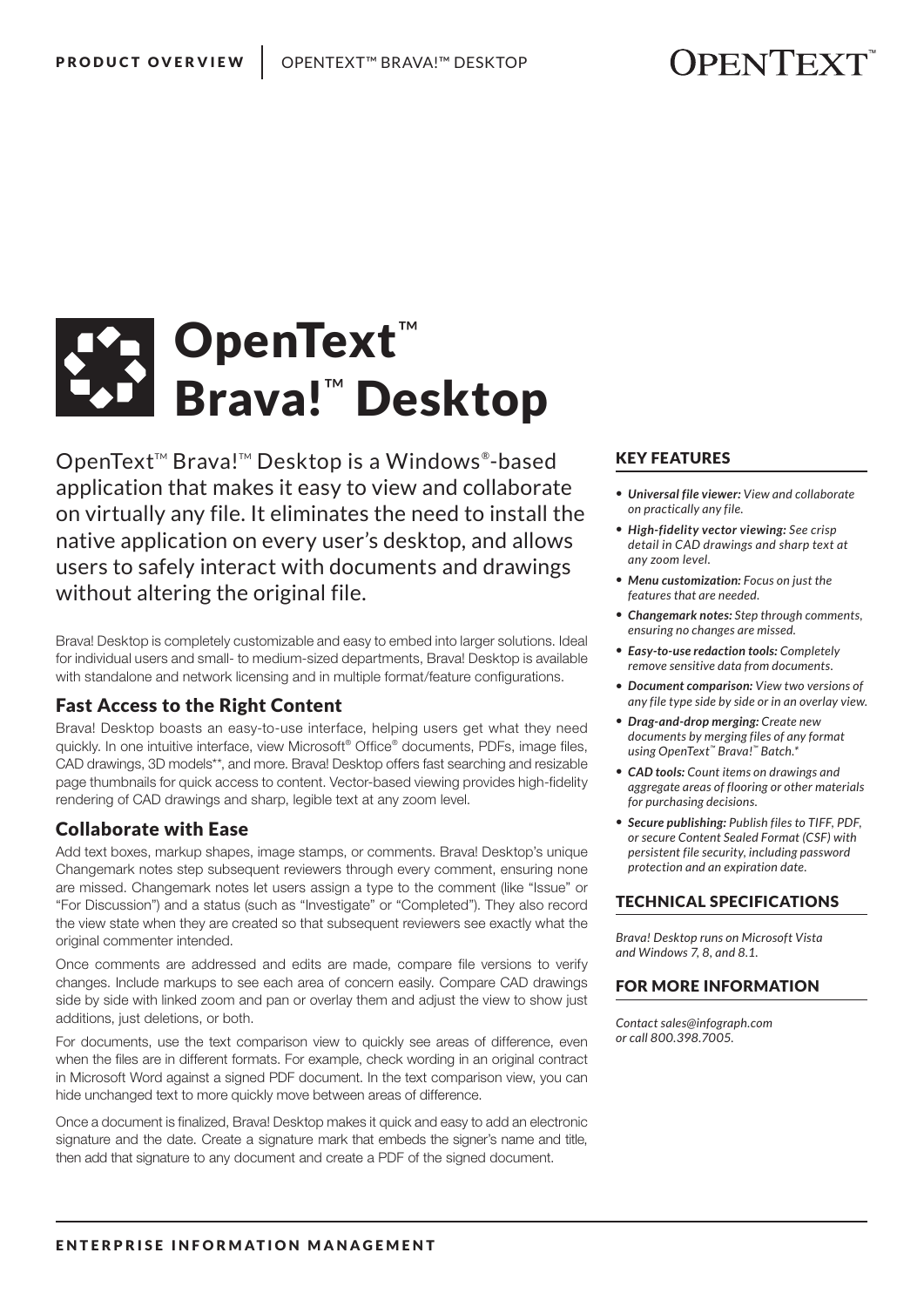# PRODUCT OVERVIEW | OPENTEXT™ BRAVA!™ DESKTOP

# **OPENTEXT**

*Compare two versions of a document, with differences highlighted in bright colors.*



# Speed Repetitive Reviews

Reviewing forms is a breeze with Checkview. Create a template marking each area of a form that needs to be checked, along with instructions. The reviewer simply opens a filled-out form, then loads the template. The Checkview pane lists what to check, and the reviewer verifies or rejects each area as instructed. The reviewer can put in notes for any area that does not meet the requirements.

| $D + F$ | 自閉合・支                                                                                                                                                                                                           |                                                                                                          | Annotate Review - Redact - Measure - Publish |                       |                                                                                                                                                                                                                                                                                                                           |                                                                                                                                  |  |
|---------|-----------------------------------------------------------------------------------------------------------------------------------------------------------------------------------------------------------------|----------------------------------------------------------------------------------------------------------|----------------------------------------------|-----------------------|---------------------------------------------------------------------------------------------------------------------------------------------------------------------------------------------------------------------------------------------------------------------------------------------------------------------------|----------------------------------------------------------------------------------------------------------------------------------|--|
| $\Box$  | MotoageLoanApplication.pdf                                                                                                                                                                                      |                                                                                                          |                                              |                       |                                                                                                                                                                                                                                                                                                                           | $\cdot$ $\circ$ .                                                                                                                |  |
| ō       | (sign below):                                                                                                                                                                                                   |                                                                                                          |                                              |                       | $141$ 0                                                                                                                                                                                                                                                                                                                   |                                                                                                                                  |  |
|         |                                                                                                                                                                                                                 |                                                                                                          |                                              |                       | Checked 3/13                                                                                                                                                                                                                                                                                                              | ඔ                                                                                                                                |  |
|         | Michael L. Rivers                                                                                                                                                                                               |                                                                                                          |                                              | <b>Julia M River:</b> | What to check                                                                                                                                                                                                                                                                                                             | <b>State</b>                                                                                                                     |  |
| 四心      | <b>Borrower</b>                                                                                                                                                                                                 |                                                                                                          | Co-Borrower                                  |                       | Ck<br>Verfy names of all borro<br>Motosge type<br>Ok<br>Case number matches of Ok                                                                                                                                                                                                                                         |                                                                                                                                  |  |
| ø       |                                                                                                                                                                                                                 |                                                                                                          |                                              | TYPE OF MORTGAGE AND  | Verify that the loan amou Unchecked<br>Does the legal descriptio Unchecked<br>If the home was built bef Unchecked<br>Do the names for the Titl Unchecked<br>Verfy that the Borrower's Unchecked<br>Verfy that the co-borrow Unchecked<br>Unchecked<br>Borrower's signature<br>Co-borrower's signature<br><b>Unchecked</b> |                                                                                                                                  |  |
| sk.     | Mortgage<br>Applied for:                                                                                                                                                                                        | □ USDA/Rural Housing Service<br>$\Box$ VA<br>$\boxtimes$ FHA $\Box$ Conventional $\Box$ Other (explain): |                                              |                       |                                                                                                                                                                                                                                                                                                                           |                                                                                                                                  |  |
|         | Amount<br>\$150,000                                                                                                                                                                                             | Interest<br><b>Rate 6.25</b>                                                                             | No. of Months<br>30                          | Amortization<br>Type: | Borrower's ethnicity<br>Co-borrower's ethnicity                                                                                                                                                                                                                                                                           | Unchecked<br>Unchecked                                                                                                           |  |
|         |                                                                                                                                                                                                                 |                                                                                                          |                                              |                       | Instructions                                                                                                                                                                                                                                                                                                              |                                                                                                                                  |  |
|         | <b>II. PROPERTY INFORMATION A</b>                                                                                                                                                                               |                                                                                                          |                                              |                       | Verify that the loan amount is consistent<br>with the type of mortgage applied for.                                                                                                                                                                                                                                       |                                                                                                                                  |  |
|         |                                                                                                                                                                                                                 | Subject Property Address (street, city, state & ZIP)<br>3681 E. LaDonna Drive                            |                                              |                       |                                                                                                                                                                                                                                                                                                                           | For all of AZ, loans over \$415,000 must<br>be jumbo.<br>For loans outside of AZ, use the county<br>chart to check jumbo limits. |  |
|         |                                                                                                                                                                                                                 |                                                                                                          |                                              |                       |                                                                                                                                                                                                                                                                                                                           |                                                                                                                                  |  |
|         | Legal Description of Subject Property (attach description if ne<br><b>Single Family Home</b><br>⊠ Purchase □ Refinance □ Construct<br><b>Purpose of Loan</b><br>$\Box$ Construction-Permanent $\Box$ Other (ex) |                                                                                                          |                                              |                       |                                                                                                                                                                                                                                                                                                                           |                                                                                                                                  |  |
|         |                                                                                                                                                                                                                 |                                                                                                          |                                              |                       |                                                                                                                                                                                                                                                                                                                           |                                                                                                                                  |  |
|         |                                                                                                                                                                                                                 |                                                                                                          |                                              |                       |                                                                                                                                                                                                                                                                                                                           |                                                                                                                                  |  |
|         | $\epsilon$                                                                                                                                                                                                      | $\bullet$                                                                                                |                                              |                       | $\sim$ $\alpha$                                                                                                                                                                                                                                                                                                           | X Not Ok                                                                                                                         |  |
|         |                                                                                                                                                                                                                 | $\circ$<br>n                                                                                             | 2000                                         | $4.1/8 - 1$           |                                                                                                                                                                                                                                                                                                                           |                                                                                                                                  |  |

### FIGURE 2

FIGURE 1

*Use the Checkview pane to quickly review targeted areas in forms.*

## Share Files Securely

Redaction tools allow you to completely remove privacy or proprietary data before making documents available to a broader audience. Remove sensitive content manually, by intelligent pattern matching and by text search. Add a reason for each redaction, and choose the color for each redaction block so that you can see redaction categories at a glance. In addition, Brava! Desktop offers a draft mode to accommodate review cycles, the ability to redact pages and page ranges, and the ability to do partial redactions. Brava! Desktop creates a new version of the redacted file in TIFF, PDF, or secure Content Sealed Format (CSF) with targeted content and all metadata removed.

*"Brava made our application workflow simple and efficient."*